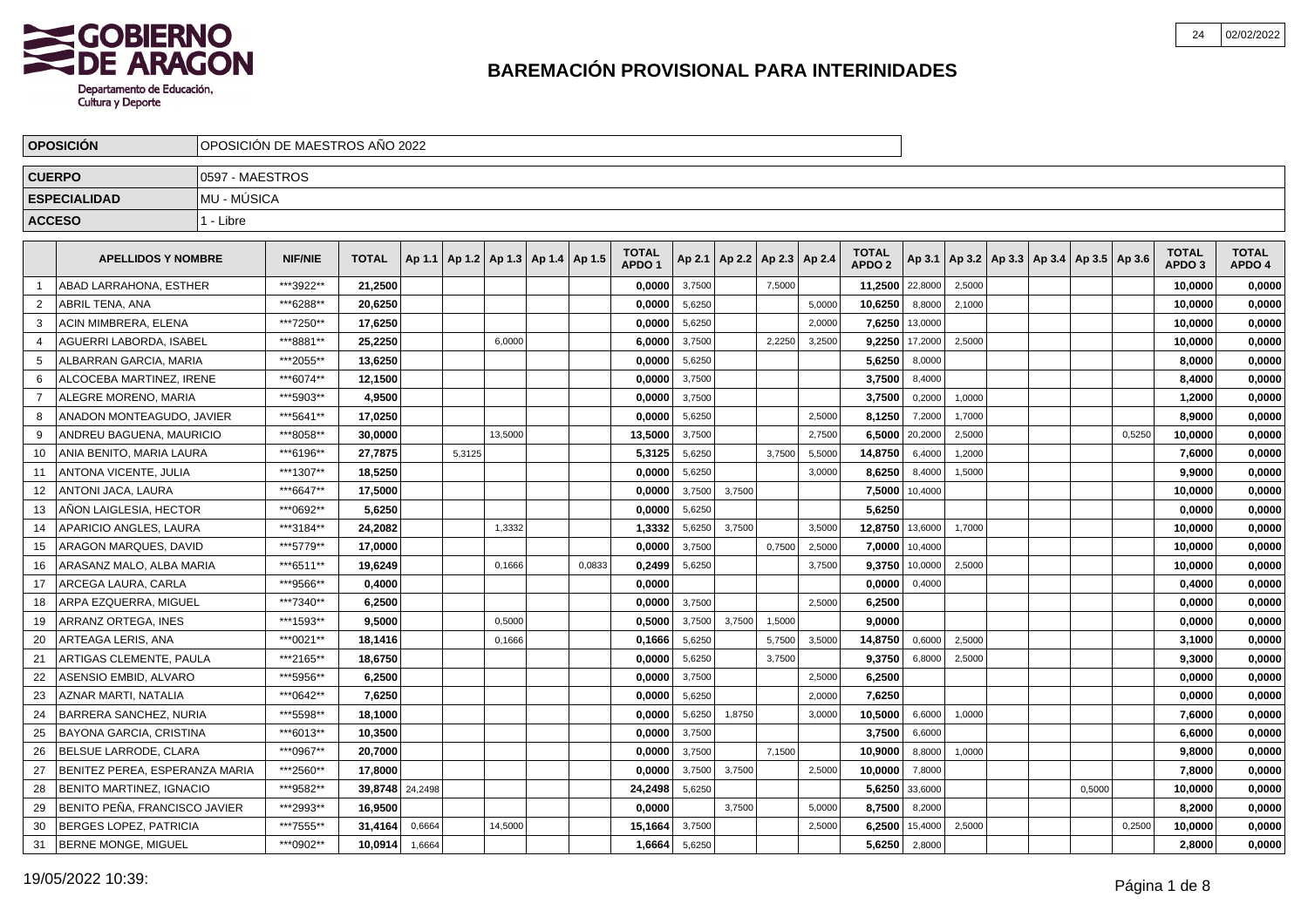

|    | <b>OPOSICIÓN</b>                 | OPOSICIÓN DE MAESTROS AÑO 2022 |                |              |         |        |                                            |        |        |                                   |        |         |                                   |        |                                   |         |        |                                                     |        |                                   |                        |
|----|----------------------------------|--------------------------------|----------------|--------------|---------|--------|--------------------------------------------|--------|--------|-----------------------------------|--------|---------|-----------------------------------|--------|-----------------------------------|---------|--------|-----------------------------------------------------|--------|-----------------------------------|------------------------|
|    | <b>CUERPO</b>                    | 0597 - MAESTROS                |                |              |         |        |                                            |        |        |                                   |        |         |                                   |        |                                   |         |        |                                                     |        |                                   |                        |
|    | <b>ESPECIALIDAD</b>              | MU - MÚSICA                    |                |              |         |        |                                            |        |        |                                   |        |         |                                   |        |                                   |         |        |                                                     |        |                                   |                        |
|    | <b>ACCESO</b>                    | 1 - Libre                      |                |              |         |        |                                            |        |        |                                   |        |         |                                   |        |                                   |         |        |                                                     |        |                                   |                        |
|    |                                  |                                |                |              |         |        |                                            |        |        |                                   |        |         |                                   |        |                                   |         |        |                                                     |        |                                   |                        |
|    | <b>APELLIDOS Y NOMBRE</b>        |                                | <b>NIF/NIE</b> | <b>TOTAL</b> |         |        | Ap 1.1   Ap 1.2   Ap 1.3   Ap 1.4   Ap 1.5 |        |        | <b>TOTAL</b><br>APDO <sub>1</sub> |        |         | Ap 2.1   Ap 2.2   Ap 2.3   Ap 2.4 |        | <b>TOTAL</b><br>APDO <sub>2</sub> |         |        | Ap 3.1   Ap 3.2   Ap 3.3   Ap 3.4   Ap 3.5   Ap 3.6 |        | <b>TOTAL</b><br>APDO <sub>3</sub> | <b>TOTAL</b><br>APDO 4 |
| 32 | <b>BERRAL ORTEGA. JAVIER</b>     |                                | ***5229**      | 11,6250      |         |        |                                            |        |        | 0,0000                            | 5,6250 |         |                                   |        | 5,6250                            | 6,0000  |        |                                                     |        | 6,0000                            | 0,0000                 |
| 33 | <b>BLASCO AURIA, VENTURA</b>     |                                | ***0566**      | 11,4166      |         |        | 1,1666                                     |        |        | 1,1666                            | 3,7500 |         | 0,7000                            | 2,5000 | 6,9500                            | 0,8000  | 2,5000 |                                                     |        | 3,3000                            | 0,0000                 |
| 34 | BRAVO BENITEZ, MARIA PILAR       |                                | ***5523**      | 14,3750      |         |        |                                            |        |        | 0,0000                            | 5,6250 | 3,7500  |                                   | 2,5000 | 11,8750                           |         | 2,5000 |                                                     |        | 2,5000                            | 0,0000                 |
| 35 | BRIBIAN HERNANDEZ, SILVIA        |                                | ***8178**      | 11,8000      |         |        |                                            |        |        | 0,0000                            |        |         |                                   | 2,5000 | 2,5000                            | 6,8000  | 2,5000 |                                                     |        | 9,3000                            | 0,0000                 |
| 36 | <b>BUETAS BAENA, ELENA</b>       |                                | ***1414**      | 14,2500      |         |        |                                            |        |        | 0,0000                            | 3,7500 |         |                                   | 2,5000 | 6,2500                            | 8,0000  |        |                                                     |        | 8,0000                            | 0,0000                 |
| 37 | CABELLO PINILLA, MARIA DOLORES   |                                | ***1868**      | 32,3543      |         |        |                                            | 8.4493 |        | 8,4493                            | 3,7500 |         | 7,5000                            | 2,5000 | 13,7500                           | 9,0000  | 2,1000 |                                                     |        | 10,0000                           | 0,1550                 |
| 38 | CALDERON GIL, ALEJANDRO          |                                | ***1817**      | 13,7500      |         |        |                                            |        |        | 0.0000                            | 3,7500 |         |                                   |        | 3,7500                            | 12,0000 |        |                                                     |        | 10,0000                           | 0,0000                 |
| 39 | CALLAU CALVO, ADRIANA            |                                | ***6146**      | 19,4000      |         |        |                                            |        |        | 0.0000                            | 5,6250 | 3,7500  | 3,7500                            | 3,0000 | 15,0000                           | 2,4000  | 2,0000 |                                                     |        | 4,4000                            | 0,0000                 |
| 40 | CALLIZO CUARTERO, JORGE          |                                | ***6094**      | 15,7500      |         |        |                                            |        |        | 0.0000                            | 3,7500 |         | 2,0000                            |        | 5,7500                            | 8,0000  | 2,4000 |                                                     |        | 10.0000                           | 0,0000                 |
| 41 | <b>CAMPOS BANDRES, IRIS</b>      |                                | ***7273**      | 36,7312      |         |        | 9,6666                                     |        |        | 9,6666                            | 5,6250 | 15,0000 | 3,7500                            | 5,0000 | 15,0000                           | 18,8000 | 2,5000 |                                                     |        | 10,0000                           | 2,0646                 |
| 42 | CARRASCAL SANCHEZ, LORENA        |                                | ***8155**      | 14,2500      |         |        |                                            |        |        | 0,0000                            | 3,7500 |         |                                   | 2,5000 | 6,2500                            | 8,0000  |        |                                                     |        | 8,0000                            | 0,0000                 |
| 43 | CASTAN BORDERIAS, CASILDA        |                                | ***2723**      | 4,0000       |         |        |                                            |        |        | 0,0000                            |        |         |                                   |        | 0,0000                            | 4,0000  |        |                                                     |        | 4,0000                            | 0,0000                 |
| 44 | CLEMENTE BERNADO, CAROLINA       |                                | ***8053**      | 42,5120      |         | 4,8958 | 13,7500                                    | 0,6250 |        | 19,2708                           | 3,7500 |         | 7,5000                            |        | 11,2500                           | 24,4000 | 2,5000 |                                                     | 1,6500 | 10,0000                           | 1,9912                 |
| 45 | CRESPO VILCHES, SIMON ALFONSO    |                                | ***3131**      | 2,5000       |         |        |                                            |        |        | 0,0000                            |        |         |                                   |        | 0,0000                            |         | 2,5000 |                                                     |        | 2,5000                            | 0,0000                 |
| 46 | CRUZ BURGOS, MARIA               |                                | ***8489**      | 5,6250       |         |        |                                            |        |        | 0,0000                            | 5,6250 |         |                                   |        | 5,6250                            |         |        |                                                     |        | 0,0000                            | 0,0000                 |
| 47 | DEL CARMEN ANGOSTO, ANA          |                                | ***5332**      | 27,5832      |         |        | 3,1666                                     |        | 0,4166 | 3,5832                            | 3,7500 | 3,7500  | 4,5000                            | 2,0000 | 14,0000                           | 11,0000 | 1,0000 |                                                     |        | 10,0000                           | 0,0000                 |
| 48 | DIEZ LEZA. LAURA                 |                                | ***5637**      | 16.8250      |         |        |                                            |        |        | 0,0000                            | 5,6250 |         |                                   | 3,0000 | 8,6250                            | 8,0000  | 0,2000 |                                                     |        | 8,2000                            | 0,0000                 |
| 49 | <b>EMBID PINILLA, ANDREA</b>     |                                | ***5581**      | 6,2500       |         |        |                                            |        |        | 0.0000                            | 3,7500 |         |                                   |        | 3,7500                            |         | 2,5000 |                                                     |        | 2.5000                            | 0,0000                 |
| 50 | ESCANERO ESCANERO. ALMUDENA      |                                | ***2350**      | 22.9165      |         |        | 0,3332                                     | 0,2083 |        | 0,5415                            | 5,6250 |         | 4,2500                            | 2,5000 | 12,3750                           | 10,8000 | 2,5000 |                                                     |        | 10,0000                           | 0,0000                 |
| 51 | <b>ESCOBEDO PELLICER, MARTA</b>  |                                | ***6124**      | 11,1250      |         |        |                                            |        |        | 0,0000                            | 5,6250 |         |                                   | 2.5000 | 8,1250                            | 2,0000  | 1,0000 |                                                     |        | 3,0000                            | 0,0000                 |
| 52 | ESCUER LOPEZ, ALEJANDRO          |                                | ***5890**      | 12,9398      | 2,0000  |        |                                            |        |        | 2,0000                            | 3,7500 |         |                                   | 0.7500 | 4,5000                            | 5,0000  |        |                                                     |        | 5,0000                            | 1,4398                 |
| 53 | ESPALLARGAS REVUELTA, BRAULIO    |                                | ***8889**      | 36,3915      |         |        | 14,3749                                    |        | 0,4166 | 14,7915                           | 3,7500 | 3,7500  | 3,3500                            | 0,7500 | 11,6000                           | 9,8000  | 2,5000 |                                                     |        | 10,0000                           | 0,0000                 |
| 54 | FELEZ SOLA, MARIA CRUZ           |                                | ***9641**      | 45,0833      |         |        | 20,0833                                    |        |        | 20,0833                           | 3,7500 |         | 3,7500                            | 7,5000 | 15,0000                           | 25,4000 | 2,5000 |                                                     | 0,6000 | 10,0000                           | 0,0000                 |
| 55 | FERNANDEZ AGUIRRE, JAVIER        |                                | ***5675**      | 0,0000       |         |        |                                            |        |        | 0,0000                            |        |         |                                   |        | 0,0000                            |         |        |                                                     |        | 0,0000                            | 0,0000                 |
| 56 | FERNANDEZ FERNANDEZ, SARA        |                                | ***5930**      | 11,4250      |         |        |                                            |        |        | 0,0000                            | 5,6250 |         |                                   | 5,0000 | 10,6250                           | 0,8000  |        |                                                     |        | 0,8000                            | 0,0000                 |
| 57 | <b>FLORES LEZA, PILAR</b>        |                                | ***3172**      | 13,8250      |         |        |                                            |        |        | 0,0000                            | 5,6250 |         |                                   |        | 5,6250                            | 8,2000  |        |                                                     |        | 8,2000                            | 0,0000                 |
| 58 | FOJ PERALTA, LAURA               |                                | ***4533**      | 16,5520      |         |        | 0,3332                                     | 0,4688 |        | 0,8020                            | 3,7500 |         | 2,0000                            |        | 5,7500                            | 8,0000  | 2,5000 |                                                     |        | 10,0000                           | 0,0000                 |
| 59 | FONDON LAHUERTA, ALMA            |                                | ***6019**      | 16.6250      |         |        |                                            |        |        | 0.0000                            | 5,6250 |         | 1,0000                            | 2.5000 | 9,1250                            | 6,0000  | 1,5000 |                                                     |        | 7,5000                            | 0,0000                 |
| 60 | FONTECHA POLO, VERONICA          |                                | ***9526**      | 47,5000      | 21,5000 |        | 6,0000                                     |        |        | 27,5000                           | 3,7500 |         | 3,7500                            | 2,5000 | 10,0000                           | 34,4000 | 2,5000 |                                                     |        | 10,0000                           | 0,0000                 |
| 61 | <b>GALA ROMERO, FERNANDO</b>     |                                | ***8650**      | 16,5955      | 1,0000  |        |                                            |        |        | 1.0000                            | 3,7500 |         |                                   |        | 3,7500                            | 12,2000 |        |                                                     |        | 10,0000                           | 1,8455                 |
| 62 | <b>GALICIA VAL, MARIA ISABEL</b> |                                | ***0640**      | 17,8332      |         |        | 0,8332                                     |        |        | 0,8332                            | 3,7500 |         | 2,5000                            | 0,7500 | 7.0000                            | 8,2000  | 2,5000 |                                                     |        | 10,0000                           | 0,0000                 |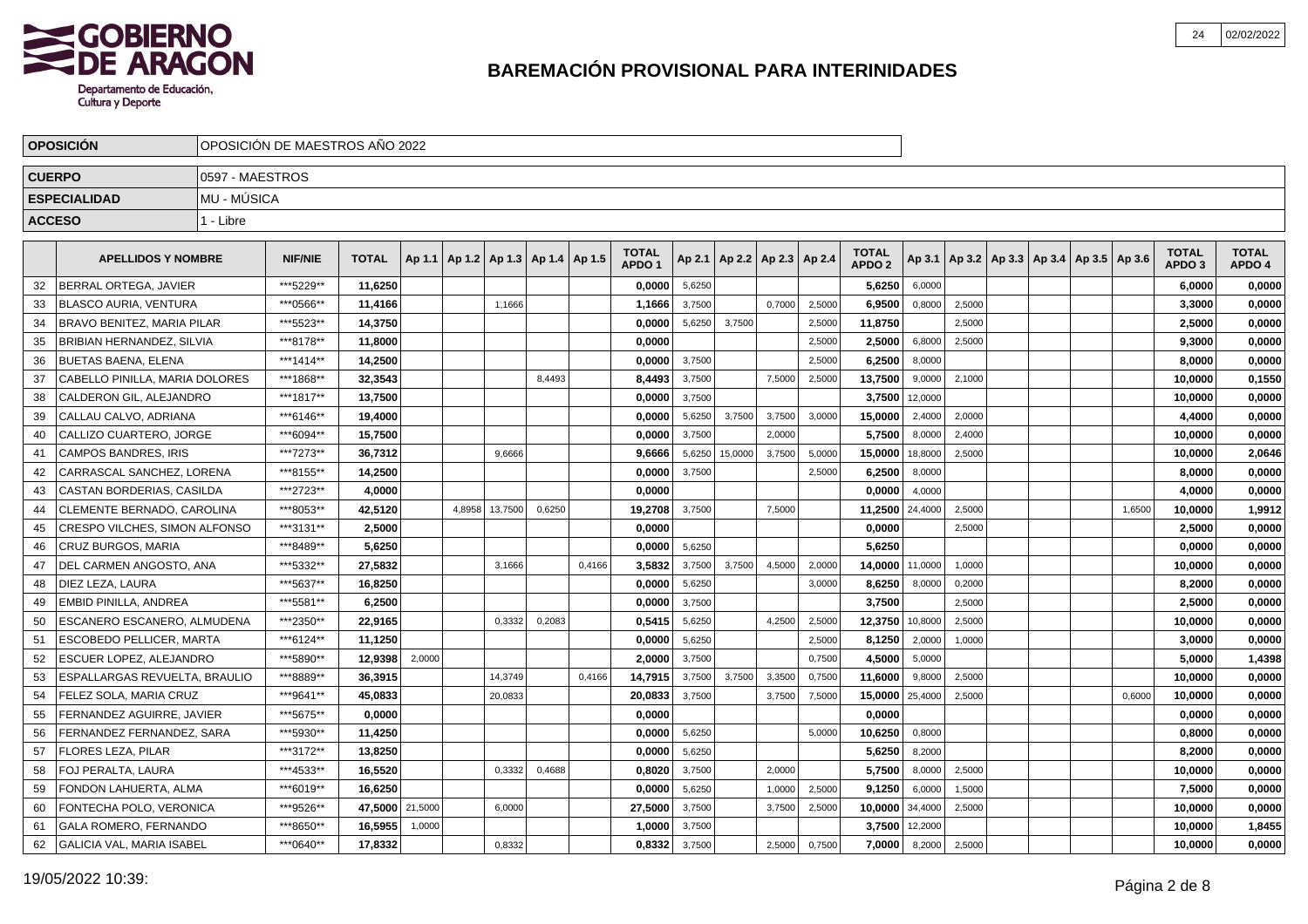

|               | <b>OPOSICIÓN</b>                    |                 | OPOSICIÓN DE MAESTROS AÑO 2022 |                 |        |                                            |         |        |        |                                   |        |        |                                   |        |                                   |         |        |                                                     |        |                                   |                        |
|---------------|-------------------------------------|-----------------|--------------------------------|-----------------|--------|--------------------------------------------|---------|--------|--------|-----------------------------------|--------|--------|-----------------------------------|--------|-----------------------------------|---------|--------|-----------------------------------------------------|--------|-----------------------------------|------------------------|
| <b>CUERPO</b> |                                     | 0597 - MAESTROS |                                |                 |        |                                            |         |        |        |                                   |        |        |                                   |        |                                   |         |        |                                                     |        |                                   |                        |
|               | <b>ESPECIALIDAD</b>                 | MU - MÚSICA     |                                |                 |        |                                            |         |        |        |                                   |        |        |                                   |        |                                   |         |        |                                                     |        |                                   |                        |
| <b>ACCESO</b> |                                     | 1 - Libre       |                                |                 |        |                                            |         |        |        |                                   |        |        |                                   |        |                                   |         |        |                                                     |        |                                   |                        |
|               |                                     |                 |                                |                 |        |                                            |         |        |        |                                   |        |        |                                   |        |                                   |         |        |                                                     |        |                                   |                        |
|               | <b>APELLIDOS Y NOMBRE</b>           |                 | <b>NIF/NIE</b>                 | <b>TOTAL</b>    |        | Ap 1.1   Ap 1.2   Ap 1.3   Ap 1.4   Ap 1.5 |         |        |        | <b>TOTAL</b><br>APDO <sub>1</sub> |        |        | Ap 2.1   Ap 2.2   Ap 2.3   Ap 2.4 |        | <b>TOTAL</b><br>APDO <sub>2</sub> |         |        | Ap 3.1   Ap 3.2   Ap 3.3   Ap 3.4   Ap 3.5   Ap 3.6 |        | <b>TOTAL</b><br>APDO <sub>3</sub> | <b>TOTAL</b><br>APDO 4 |
| 63            | <b>GALLEGO NIETO. MARIA DOLORES</b> |                 | ***2699**                      | 2.5000          |        |                                            |         |        |        | 0.0000                            |        |        |                                   | 2,5000 | 2,5000                            |         |        |                                                     |        | 0.0000                            | 0,0000                 |
| 64            | GALVEZ GIMENO, DIEGO                |                 | ***3575**                      | 23,1664         | 2,3332 |                                            | 4,3332  |        | 1,0000 | 7,6664                            | 3,7500 |        | 1,7500                            |        | 5,5000                            | 11,6000 | 0,4000 |                                                     |        | 10,0000                           | 0,0000                 |
| 65            | <b>GARCIA CLEMENTE, ELVIRA</b>      |                 | ***1140**                      | 18,7832         | 4,3332 |                                            |         |        |        | 4,3332                            | 3,7500 |        |                                   | 2,5000 | 6,2500                            | 8,2000  |        |                                                     |        | 8,2000                            | 0,0000                 |
| 66            | <b>GARCIA COZAR, MARTA</b>          |                 | ***1606**                      | 3,0000          |        |                                            |         |        |        | 0,0000                            |        |        |                                   | 3,0000 | 3,0000                            |         |        |                                                     |        | 0,0000                            | 0,0000                 |
| 67            | <b>GARCIA GALERA, MARTA</b>         |                 | ***1632**                      | 17,1830         | 0,6664 |                                            | 1,1666  |        |        | 1,8330                            |        |        | 3,7500                            | 4,5000 | 8,2500                            | 4,6000  | 2,5000 |                                                     |        | 7,1000                            | 0,0000                 |
| 68            | <b>GARCIA LORENZO, RAQUEL</b>       |                 | ***8746**                      | 19,2498         | 2,3332 |                                            | 3,1666  |        |        | 5,4998                            | 3,7500 |        |                                   |        | 3,7500                            | 12,2000 |        |                                                     |        | 10,0000                           | 0,0000                 |
| 69            | GASCA BESTUER, FRANCISCO JAVIER     |                 | ***1661**                      | 16,1250         |        |                                            |         |        |        | 0,0000                            | 5,6250 |        |                                   | 2,5000 | 8,1250                            | 8,0000  |        |                                                     |        | 8,0000                            | 0,0000                 |
| 70            | <b>GASCON LANUZA, ANDRES</b>        |                 | ***6260**                      | 0.0000          |        |                                            |         |        |        | 0.0000                            |        |        |                                   |        | 0,0000                            |         |        |                                                     |        | 0,0000                            | 0,0000                 |
| 71            | GIL ARNAL, ELENA                    |                 | ***5869**                      | 17,0332         | 0,3332 |                                            |         |        |        | 0,3332                            | 3,7500 |        | 3,7500                            |        | 7,5000                            | 8,2000  | 1,0000 |                                                     |        | 9,2000                            | 0,0000                 |
| 72            | <b>GIMENO GIMENEZ, PALOMA</b>       |                 | ***7957**                      | 18.8250         |        |                                            |         |        |        | 0,0000                            | 5,6250 |        |                                   | 8,0000 | 13,6250                           | 4,0000  | 1,2000 |                                                     |        | 5,2000                            | 0,0000                 |
| 73            | <b>GOMEZ CALVO, IRENE</b>           |                 | ***4252**                      | 18,9780         | 7,6664 |                                            | 0,6666  |        |        | 8,3330                            | 3,7500 |        |                                   | 2,5000 | 6,2500                            | 1,4000  | 2,2000 |                                                     |        | 3,6000                            | 0,7950                 |
| 74            | GOMEZ CAMPO, ISABEL CRISTINA        |                 | ***8527**                      | 18,0250         |        |                                            |         |        |        | 0,0000                            | 5,6250 |        |                                   | 3.0000 | 8,6250                            | 9,4000  |        |                                                     |        | 9,4000                            | 0,0000                 |
| 75            | GONZALEZ MORO, JAVIER               |                 | ***5188**                      | 18,2500         |        |                                            |         |        |        | 0,0000                            | 3,7500 | 3,7500 | 0,7500                            |        | 8,2500                            | 24,0000 |        |                                                     |        | 10,0000                           | 0,0000                 |
| 76            | GUERRERO SANCHEZ, ISMAEL            |                 | ***0177**                      | 9,4000          |        |                                            |         |        |        | 0,0000                            |        |        |                                   | 3,0000 | 3,0000                            | 6,4000  |        |                                                     |        | 6,4000                            | 0,0000                 |
| 77            | HERNANDEZ CAMAS, GABRIEL            |                 | ***5852**                      | 18,7666         |        |                                            | 8,5000  |        | 3,4166 | 11,9166                           | 3,7500 |        |                                   | 2,5000 | 6,2500                            | 0,6000  |        |                                                     |        | 0,6000                            | 0,0000                 |
| 78            | HERNANDEZ RAMOS, VIOLETA            |                 | ***9609**                      | 20,2827         |        | 4,5833                                     |         | 0,8854 |        | 5,4687                            | 5,6250 |        |                                   | 4,5000 | 10,1250                           | 1,8000  | 1,9000 |                                                     |        | 3,7000                            | 0,9890                 |
| 79            | HERNANDEZ SANCHEZ, LETICIA          |                 | ***1179**                      | 17,6250         |        |                                            |         |        |        | 0,0000                            | 5,6250 |        | 2,0000                            |        | 7,6250                            | 12,4000 |        |                                                     |        | 10,0000                           | 0,0000                 |
| 80            | HIERRO CIRIA, MARIA ASUNCION        |                 | ***8964**                      | 28,0249         |        | 0,4166                                     | 9,0000  | 0,2083 |        | 9,6249                            | 3,7500 |        | 3,7500                            | 2,0000 | 9,5000                            | 7,0000  | 1,9000 |                                                     |        | 8,9000                            | 0,0000                 |
| 81            | LAGUARTA OTIN. ANA                  |                 | ***4114**                      | 62,8766 39,1666 |        |                                            |         |        |        | 39,1666                           | 3,7500 |        |                                   |        | 3,7500                            | 23,6000 | 2,5000 |                                                     |        | 10,0000                           | 9,9600                 |
| 82            | LANUZA ORDEN, MIGUEL                |                 | ***6499**                      | 17,7500         |        |                                            |         |        |        | 0,0000                            | 3,7500 |        | 2,6000                            | 2,5000 | 8,8500                            | 8,0000  | 0,9000 |                                                     |        | 8,9000                            | 0,0000                 |
| 83            | LAPUENTE AGUERRI. DAVID             |                 | ***0534**                      | 15.0000         |        |                                            |         |        |        | 0,0000                            | 3,7500 |        | 0,7500                            | 2,5000 | 7,0000                            | 8,0000  |        |                                                     |        | 8,0000                            | 0,0000                 |
| 84            | LATORRE DELGADO, MARIA              |                 | ***2960**                      | 12,2411         |        | 0,3125                                     |         | 0,3646 |        | 0,6771                            | 3,7500 |        | 2,1750                            | 3,2500 | 9,1750                            | 1,2000  |        |                                                     |        | 1,2000                            | 1,1890                 |
| 85            | LAZARO SAMPIETRO, MARIA             |                 | ***1225**                      | 9,2500          |        |                                            |         |        |        | 0,0000                            | 3,7500 |        |                                   |        | 3,7500                            | 3,0000  | 2,5000 |                                                     |        | 5,5000                            | 0,0000                 |
| 86            | LECHON MERCIER, LUCIA               |                 | ***9541**                      | 43,5833         |        |                                            | 18,5833 |        |        | 18,5833                           | 3,7500 |        | 9,0000                            | 3,7500 | 15,0000                           | 42,2000 | 2,3000 |                                                     | 1,3750 | 10,0000                           | 0,0000                 |
| 87            | LLES YEBRA, MARIA CRISTINA          |                 | ***2191**                      | 12,6000         |        |                                            |         |        |        | 0,0000                            | 3,7500 |        | 3,7500                            | 2,5000 | 10,0000                           | 2,6000  |        |                                                     |        | 2,6000                            | 0,0000                 |
| 88            | LLOBREGAT GRACIA, VIRGINIA          |                 | ***0452**                      | 25,7332         |        |                                            | 2,3332  |        |        | 2,3332                            | 3,7500 | 3,7500 | 3,4000                            | 2,5000 | 13,4000                           | 29,2000 | 1,3000 |                                                     |        | 10,0000                           | 0,0000                 |
| 89            | LOBATO FRADE, CORAL                 |                 | ***1814**                      | 10,2082         |        |                                            | 0,8332  |        |        | 0,8332                            | 5,6250 | 3,7500 |                                   |        | 9,3750                            |         |        |                                                     |        | 0,0000                            | 0,0000                 |
| 90            | LOPEZ VARELA, RAUL                  |                 | ***1414**                      | 0,0000          |        |                                            |         |        |        | 0,0000                            |        |        |                                   |        | 0.0000                            |         |        |                                                     |        | 0,0000                            | 0,0000                 |
| 91            | MAGAN CIERVIDE, ALBERTO             |                 | ***4560**                      | 24,8024         |        | 7,5000                                     |         |        |        | 7,5000                            | 3,7500 |        | 3,7500                            |        | 7,5000                            | 5,4000  | 2,2000 |                                                     |        | 7,6000                            | 2,2024                 |
| 92            | MARQUINA LOPEZ, CARLOS              |                 | ***6566**                      | 22,5000         | 9,0000 |                                            |         |        |        | 9.0000                            | 3,7500 |        | 3,7500                            | 5,0000 | 12,5000                           | 1,0000  |        |                                                     |        | 1,0000                            | 0,0000                 |
| 93            | <b>MARTIN DIAZ, JESUS</b>           |                 | ***5695**                      | 16,6750         |        |                                            | 1,5000  |        |        | 1,5000                            | 5,6250 | 3,7500 |                                   | 2,5000 | 11,8750                           | 0,8000  | 2,5000 |                                                     |        | 3,3000                            | 0,0000                 |

19/05/2022 10:39:Página 3 de 8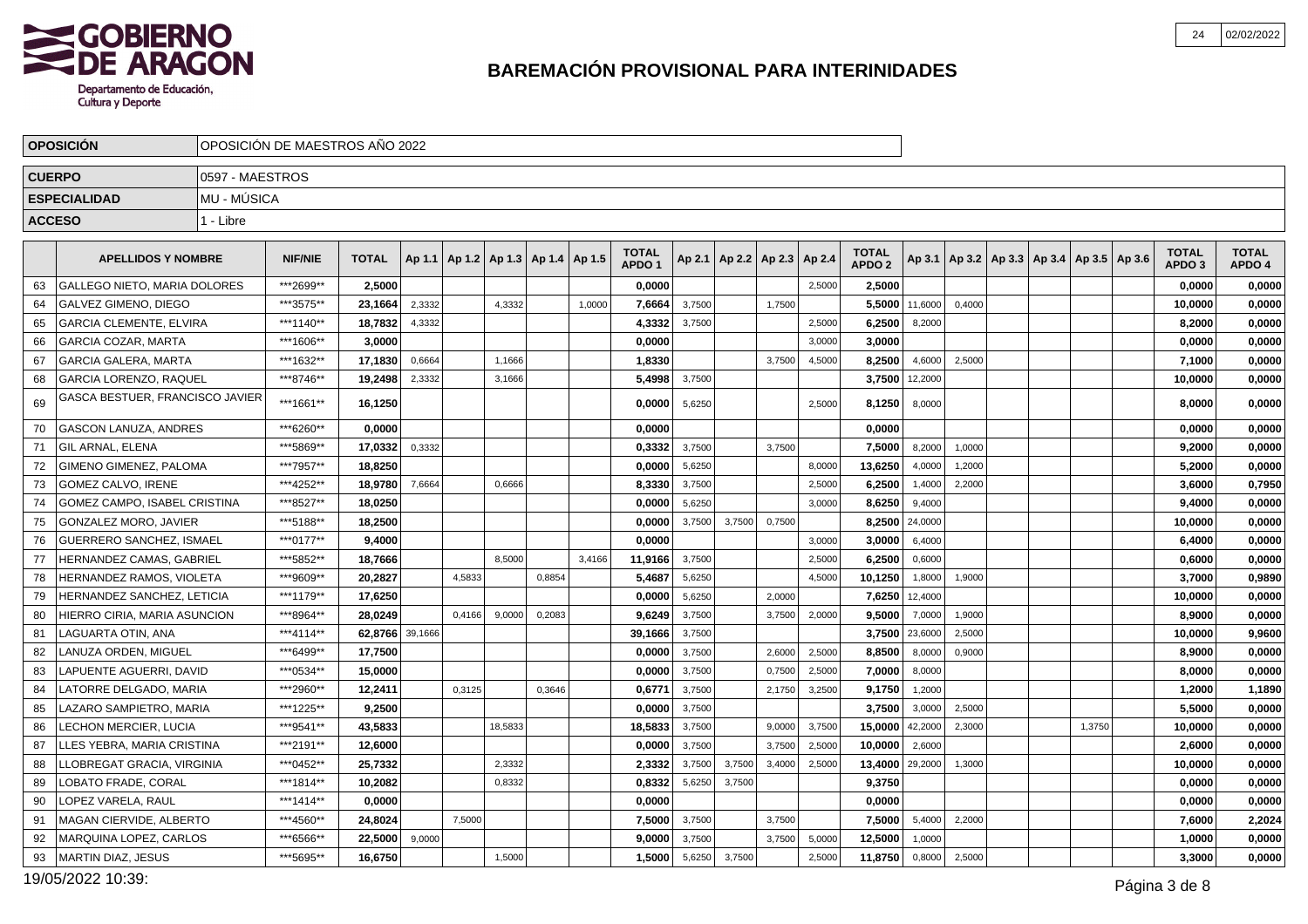

|               | <b>OPOSICIÓN</b>                |                 | OPOSICIÓN DE MAESTROS AÑO 2022 |                 |        |                                            |        |        |                                   |        |        |                          |        |                                   |         |        |  |                                                     |                                   |                        |
|---------------|---------------------------------|-----------------|--------------------------------|-----------------|--------|--------------------------------------------|--------|--------|-----------------------------------|--------|--------|--------------------------|--------|-----------------------------------|---------|--------|--|-----------------------------------------------------|-----------------------------------|------------------------|
| <b>CUERPO</b> |                                 | 0597 - MAESTROS |                                |                 |        |                                            |        |        |                                   |        |        |                          |        |                                   |         |        |  |                                                     |                                   |                        |
|               | <b>ESPECIALIDAD</b>             | MU - MÚSICA     |                                |                 |        |                                            |        |        |                                   |        |        |                          |        |                                   |         |        |  |                                                     |                                   |                        |
| <b>ACCESO</b> |                                 | 1 - Libre       |                                |                 |        |                                            |        |        |                                   |        |        |                          |        |                                   |         |        |  |                                                     |                                   |                        |
|               |                                 |                 |                                |                 |        |                                            |        |        |                                   |        |        |                          |        |                                   |         |        |  |                                                     |                                   |                        |
|               | <b>APELLIDOS Y NOMBRE</b>       |                 | <b>NIF/NIE</b>                 | <b>TOTAL</b>    |        | Ap 1.1   Ap 1.2   Ap 1.3   Ap 1.4   Ap 1.5 |        |        | <b>TOTAL</b><br>APDO <sub>1</sub> | Ap 2.1 |        | Ap 2.2   Ap 2.3   Ap 2.4 |        | <b>TOTAL</b><br>APDO <sub>2</sub> |         |        |  | Ap 3.1   Ap 3.2   Ap 3.3   Ap 3.4   Ap 3.5   Ap 3.6 | <b>TOTAL</b><br>APDO <sub>3</sub> | <b>TOTAL</b><br>APDO 4 |
| 94            | <b>MARTIN TORRES, VICTOR</b>    |                 | ***1578**                      | 15,9000         |        |                                            |        |        | 0,0000                            | 3,7500 | 3,7500 |                          | 2,5000 | 10,0000                           | 4,4000  | 1,5000 |  |                                                     | 5,9000                            | 0,0000                 |
| 95            | MARTINEZ ALCALA, PABLO          |                 | ***3082**                      | 3,5000          |        |                                            |        |        | 0,0000                            |        |        |                          | 2,5000 | 2,5000                            |         | 1,0000 |  |                                                     | 1,0000                            | 0,0000                 |
| 96            | MARTINEZ RUIPEREZ, LARA         |                 | ***1051**                      | 4,0000          |        |                                            |        |        | 0,0000                            | 3,7500 |        | 0,2500                   |        | 4,0000                            |         |        |  |                                                     | 0,0000                            | 0,0000                 |
| 97            | MARTINEZ SISO, VICTOR           |                 | ***5115**                      | 15,6250         |        |                                            |        |        | 0,0000                            | 5,6250 |        |                          |        | 5,6250                            | 9,8000  | 1,9000 |  |                                                     | 10,0000                           | 0,0000                 |
| 98            | MARTIN-LAZARO GUTIERREZ, SILVIA |                 | ***8689**                      | 27,1082         |        |                                            | 3,8332 |        | 3,8332                            | 5,6250 |        | 7,6500                   |        | 13,2750                           | 14,0000 |        |  |                                                     | 10,0000                           | 0,0000                 |
| 99            | <b>MATEO COMIN, NAZARET</b>     |                 | ***5103**                      | 8,6500          |        |                                            |        |        | 0,0000                            | 3,7500 |        |                          | 2,5000 | 6,2500                            | 1,4000  | 1,0000 |  |                                                     | 2,4000                            | 0,0000                 |
| 100           | <b>IMAZAS GIL. ELENA</b>        |                 | ***8547**                      | 16.5000         |        |                                            |        |        | 0.0000                            | 3,7500 | 3.7500 | 1,0000                   | 5,0000 | 13,5000                           | 3,0000  |        |  |                                                     | 3,0000                            | 0,0000                 |
| 101           | l MIGUEL AURIA. IRENE           |                 | ***5199**                      | 15.5750         |        |                                            |        |        | 0.0000                            | 5,6250 |        |                          | 0,7500 | 6,3750                            | 8,2000  | 1,0000 |  |                                                     | 9.2000                            | 0,0000                 |
| 102           | MIGUEL IGLESIAS, AINHOA         |                 | ***9471**                      | 17,0000         |        |                                            |        |        | 0,0000                            | 3,7500 |        |                          | 3,2500 | 7,0000                            | 20,0000 | 0,6000 |  |                                                     | 10,0000                           | 0,0000                 |
| 103           | MONTON HERNANDEZ. ISABEL        |                 | ***1125**                      | 21.8750         |        |                                            |        |        | 0,0000                            | 5,6250 | 3.7500 |                          | 2,5000 | 11,8750                           | 10,0000 | 1,0000 |  |                                                     | 10.0000                           | 0,0000                 |
| 104           | <b>IMORALES ABENIA. PILAR</b>   |                 | ***2823**                      | 22,3541         |        |                                            | 2,0000 | 0,7291 | 2,7291                            | 5,6250 |        | 1,0000                   | 3,0000 | 9,6250                            | 8,4000  | 2,5000 |  |                                                     | 10,0000                           | 0,0000                 |
| 105           | MOSCARDO PERONA. ROSA MARIA     |                 | ***9429**                      | 18,6235         |        |                                            |        |        | 0,0000                            | 3,7500 |        | 3,7500                   |        | 7,5000                            | 34,6000 | 2,5000 |  |                                                     | 10,0000                           | 1,1235                 |
| 106           | NOGALES MARTINEZ, ALEJANDRO     |                 | ***2748**                      | 14,8500         |        |                                            |        |        | 0,0000                            | 3,7500 |        |                          | 2,0000 | 5,7500                            | 7,8000  | 1,3000 |  |                                                     | 9,1000                            | 0,0000                 |
| 107           | <b>OLITE HERNANDO, JAIME</b>    |                 | ***1341**                      | 5,4832          |        |                                            | 1,3332 |        | 1,3332                            |        |        | 3,7500                   |        | 3,7500                            |         |        |  |                                                     | 0,0000                            | 0,4000                 |
| 108           | <b>OLLES CLAVELO, DANIEL</b>    |                 | ***6091**                      | 70,0393 39,3333 |        |                                            |        |        | 39,3333                           | 3,7500 |        |                          |        | 3,7500                            | 14,6000 | 2,5000 |  |                                                     | 10,0000                           | 16,9560                |
| 109           | <b>OLLOQUI RUIZ, ANGELA</b>     |                 | ***2943**                      | 19,0750         |        |                                            |        |        | 0,0000                            | 5,6250 |        |                          | 5,7500 | 11,3750                           | 5,2000  | 2,5000 |  |                                                     | 7,7000                            | 0,0000                 |
| 110           | OLMO BURGOS, CRISTINA           |                 | ***1644**                      | 14,7750         |        |                                            |        |        | 0,0000                            | 5,6250 | 3.7500 |                          | 2.5000 | 11,8750                           | 0,4000  | 2,5000 |  |                                                     | 2,9000                            | 0,0000                 |
| 111           | <b>ORTEGA ALVARO. JOSE</b>      |                 | ***0128**                      | 5.7500          |        |                                            |        |        | 0,0000                            | 3,7500 |        |                          | 2,0000 | 5,7500                            |         |        |  |                                                     | 0.0000                            | 0,0000                 |
| 112           | IORTIZ MUÑIO. INES              |                 | ***7440**                      | 26.8500         |        | 1.8750                                     |        |        | 1,8750                            | 5,6250 |        | 4,8500                   | 4,5000 | 14,9750                           | 12,8000 | 2,5000 |  |                                                     | 10,0000                           | 0,0000                 |
| 113           | <b>PALACIN SANCHEZ, NOELIA</b>  |                 | ***7405**                      | 5,8250          |        |                                            |        |        | 0,0000                            | 5,6250 |        |                          |        | 5,6250                            | 0,2000  |        |  |                                                     | 0,2000                            | 0,0000                 |
| 114           | PALLAS GOZALO. ANGEL JESUS      |                 | ***3154**                      | 9.7000          |        |                                            |        |        | 0.0000                            |        |        |                          |        | 0,0000                            | 7,2000  | 2,5000 |  |                                                     | 9,7000                            | 0,0000                 |
| 115           | PAREJA GARCIA, JONATHAN         |                 | ***4728**                      | 18,2914         | 1,6664 |                                            |        |        | 1,6664                            | 5,6250 |        |                          | 5,0000 | 10,6250                           | 6,0000  |        |  |                                                     | 6,0000                            | 0,0000                 |
| 116           | PASTOR SOUSA, SARA              |                 | ***5844**                      | 18,0750         |        |                                            |        |        | 0,0000                            | 5,6250 |        |                          | 3,2500 | 8,8750                            | 8,2000  | 1,0000 |  |                                                     | 9,2000                            | 0,0000                 |
| 117           | PASTOR VICTORIO, ALVARO ANTONIO |                 | ***1241**                      | 2,7958          |        | 2,3958                                     |        |        | 2,3958                            |        |        |                          |        | 0,0000                            | 0,4000  |        |  |                                                     | 0,4000                            | 0,0000                 |
| 118           | <b>PELEGRIN ROMERO, ANA</b>     |                 | ***2366**                      | 13,6666         |        |                                            | 0,1666 |        | 0,1666                            | 3,7500 |        | 0,7500                   | 2,5000 | 7,0000                            | 4,0000  | 2,5000 |  |                                                     | 6,5000                            | 0,0000                 |
| 119           | PEREZ DE PACO, ALVARO           |                 | ***6257**                      | 15,5250         |        |                                            |        |        | 0,0000                            | 5,6250 |        |                          | 2,0000 | 7,6250                            | 5,4000  | 2,5000 |  |                                                     | 7,9000                            | 0,0000                 |
| 120           | PESCADOR GALLEGO, PATRICIA      |                 | ***4754**                      | 20,5832         |        |                                            | 6,8332 |        | 6,8332                            | 3,7500 |        |                          |        | 3,7500                            | 18,0000 | 2,5000 |  |                                                     | 10,0000                           | 0,0000                 |
| 121           | <b>PICAZO PURROY, ARANZAZU</b>  |                 | ***6673**                      | 12.1500         |        |                                            |        |        | 0.0000                            | 3,7500 |        |                          |        | 3.7500                            | 8,4000  |        |  |                                                     | 8.4000                            | 0,0000                 |
| 122           | <b>PINA BARRANTES, MARLENE</b>  |                 | ***7508**                      | 10.0000         |        |                                            |        |        | 0,0000                            |        |        |                          |        | 0,0000                            | 24,0000 | 2,5000 |  |                                                     | 10,0000                           | 0,0000                 |
| 123           | <b>IPIRES TORRES, PAULA</b>     |                 | ***9672**                      | 15,6250         |        |                                            |        |        | 0.0000                            | 5,6250 |        |                          |        | 5,6250                            | 12,2000 |        |  |                                                     | 10,0000                           | 0,0000                 |
|               | 124   PLAZA SIERRA, DANIEL      |                 | ***7132**                      | 17,9250         |        |                                            |        |        | 0.0000                            | 5,6250 |        |                          | 2,5000 | 8,1250                            | 8,8000  | 1,0000 |  |                                                     | 9.8000                            | 0,0000                 |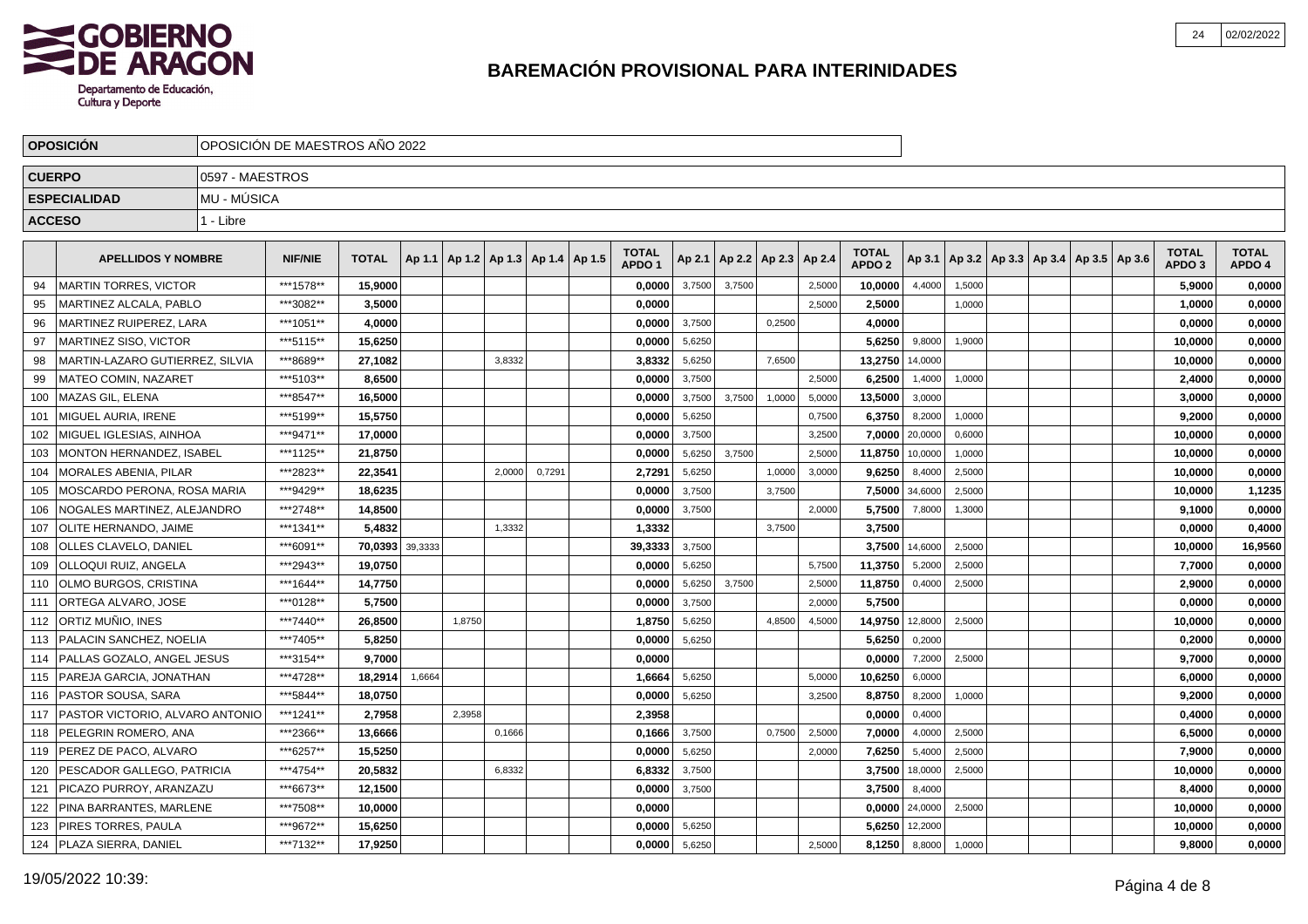

|               | <b>OPOSICIÓN</b>                    |                 | OPOSICIÓN DE MAESTROS AÑO 2022 |              |         |        |                                   |        |        |                                   |        |        |                          |        |                                   |                |        |                                            |  |                                   |                        |
|---------------|-------------------------------------|-----------------|--------------------------------|--------------|---------|--------|-----------------------------------|--------|--------|-----------------------------------|--------|--------|--------------------------|--------|-----------------------------------|----------------|--------|--------------------------------------------|--|-----------------------------------|------------------------|
| <b>CUERPO</b> |                                     | 0597 - MAESTROS |                                |              |         |        |                                   |        |        |                                   |        |        |                          |        |                                   |                |        |                                            |  |                                   |                        |
|               | <b>ESPECIALIDAD</b>                 | MU - MÚSICA     |                                |              |         |        |                                   |        |        |                                   |        |        |                          |        |                                   |                |        |                                            |  |                                   |                        |
| <b>ACCESO</b> |                                     | 1 - Libre       |                                |              |         |        |                                   |        |        |                                   |        |        |                          |        |                                   |                |        |                                            |  |                                   |                        |
|               |                                     |                 |                                |              |         |        |                                   |        |        |                                   |        |        |                          |        |                                   |                |        |                                            |  |                                   |                        |
|               | <b>APELLIDOS Y NOMBRE</b>           |                 | <b>NIF/NIE</b>                 | <b>TOTAL</b> | Ap 1.1  |        | Ap 1.2   Ap 1.3   Ap 1.4   Ap 1.5 |        |        | <b>TOTAL</b><br>APDO <sub>1</sub> | Ap 2.1 |        | Ap 2.2   Ap 2.3   Ap 2.4 |        | <b>TOTAL</b><br>APDO <sub>2</sub> | Ap 3.1         |        | Ap 3.2   Ap 3.3   Ap 3.4   Ap 3.5   Ap 3.6 |  | <b>TOTAL</b><br>APDO <sub>3</sub> | <b>TOTAL</b><br>APDO 4 |
| 125           | PONZ MARCO. PAULA                   |                 | ***8363**                      | 32.2582      |         |        |                                   |        |        | 0.0000                            | 5,6250 |        | 3,7500                   | 5,0000 | 14,3750                           | 10,4000        | 1.2000 |                                            |  | 10,0000                           | 7,8832                 |
| 126           | PUEYO SANZ. ALBA                    |                 | ***9140**                      | 10.5936      | 1,3332  | 0,8333 |                                   | 0.6771 |        | 2.8436                            | 3,7500 |        |                          | 3.0000 | 6,7500                            |                | 1,0000 |                                            |  | 1.0000                            | 0,0000                 |
| 127           | RODRIGUEZ FERNANDEZ, CROTATO        |                 | ***8473**                      | 51.4498      | 30,9998 |        | 2,5000                            |        |        | 33,4998                           | 3,7500 | 3.7500 | 0,4500                   |        | 7,9500                            | 11,4000        | 0,4000 |                                            |  | 10,0000                           | 0,0000                 |
| 128           | RODRIGUEZ POLO, MANUEL              |                 | ***5050**                      | 16.9164      | 0,6664  |        |                                   |        |        | 0.6664                            | 3,7500 |        |                          | 2.5000 | 6,2500                            | 13,2000        |        |                                            |  | 10,0000                           | 0,0000                 |
| 129           | RODRIGUEZ REMIRO, ANDREA            |                 | ***2529**                      | 16.2500      |         |        |                                   |        |        | 0.0000                            | 3,7500 |        |                          | 2.5000 | 6,2500                            | 8,0000         | 2,5000 |                                            |  | 10,0000                           | 0,0000                 |
| 130           | ROMAN DOMINGO, SANDRA               |                 | ***3152**                      | 23,3541      |         |        |                                   | 0.7291 |        | 0,7291                            | 5,6250 |        | 4,5000                   | 2,5000 | 12,6250                           | 15,2000        | 2,3000 |                                            |  | 10,0000                           | 0,0000                 |
| 131           | ROS SANCHEZ DE CASTRO, JORGE        |                 | ***0439**                      | 0.0000       |         |        |                                   |        |        | 0.0000                            |        |        |                          |        | 0.0000                            |                |        |                                            |  | 0,0000                            | 0,0000                 |
| 132           | ROYO VAZQUEZ, ESTEFANIA             |                 | ***2037**                      | 25,6666      |         |        | 5,1666                            |        | 1,0000 | 6,1666                            | 3,7500 |        | 3,7500                   | 2,0000 |                                   | 9,5000 20,8000 | 2,5000 |                                            |  | 10,0000                           | 0,0000                 |
| 133           | RUBIO SANCHEZ, MARIA IZARBE         |                 | ***6298**                      | 14,8250      |         |        |                                   |        |        | 0.0000                            | 5,6250 |        |                          | 3,0000 | 8,6250                            | 6,2000         |        |                                            |  | 6,2000                            | 0,0000                 |
| 134           | l SALINAS HERNANDEZ. PAULA          |                 | ***1348**                      | 24,2082      |         |        | 0,8332                            |        | 0,2500 | 1,0832                            | 5,6250 | 3,7500 | 0,7500                   | 3,0000 | 13,1250                           | 17,0000        | 1,2000 |                                            |  | 10,0000                           | 0,0000                 |
| 135           | ***2796**<br>l SALUEÑA TENA. ANGELA |                 |                                | 4,7000       |         |        |                                   |        |        | 0,0000                            | 3,7500 |        |                          | 0,7500 | 4,5000                            | 0,2000         |        |                                            |  | 0,2000                            | 0,0000                 |
| 136           | <b>SANCHEZ MIGUEL. BELEN</b>        |                 | ***6310**                      | 18,1250      |         |        |                                   |        |        | 0,0000                            | 5,6250 |        |                          | 2,5000 | 8,1250                            | 14,6000        | 1,0000 |                                            |  | 10,0000                           | 0,0000                 |
| 137           | SANCHEZ SANCHO, JAIME RAUL          |                 | ***5928**                      | 10,9500      |         |        |                                   |        |        | 0,0000                            | 3,7500 |        |                          |        | 3,7500                            | 7,2000         |        |                                            |  | 7,2000                            | 0,0000                 |
| 138           | SANCHO HERNANDEZ, MARIA             |                 | ***5898**                      | 24,3750      |         |        |                                   |        |        | 0,0000                            | 5,6250 |        | 6,0000                   | 2,7500 | 14,3750                           | 10,4000        | 1,0000 |                                            |  | 10,0000                           | 0,0000                 |
| 139           | SANCHO SEGURA, JOSE MANUEL          |                 | ***6548**                      | 16,5916      |         |        |                                   | 2,9166 |        | 2,9166                            | 5,6250 |        | 2,8500                   | 3,0000 | 11,4750                           | 1,8000         | 0,4000 |                                            |  | 2,2000                            | 0,0000                 |
| 140           | <b>SANZ RUBIO, MARTA</b>            |                 | ***4272**                      | 18,2000      |         |        | 4,0000                            |        |        | 4,0000                            |        |        | 1,7000                   | 2,5000 | 4,2000                            | 7,8000         | 2,5000 |                                            |  | 10,0000                           | 0,0000                 |
| 141           | SEGURA CERDAN, ANA CRISTINA         |                 | ***7009**                      | 11,6250      |         |        |                                   |        |        | 0,0000                            | 5,6250 |        |                          | 2,5000 | 8,1250                            | 1,0000         | 2,5000 |                                            |  | 3,5000                            | 0,0000                 |
| 142           | SERAL CORTES, ALEJANDRO             |                 | ***6152**                      | 11,6521      |         |        |                                   | 0,0521 |        | 0,0521                            | 3,7500 |        | 0,7500                   | 2,5000 | 7,0000                            | 3,6000         | 1,0000 |                                            |  | 4,6000                            | 0,0000                 |
| 143           | <b>SERRAT TORRES, NURIA</b>         |                 | ***5053**                      | 16,9750      |         |        |                                   |        |        | 0,0000                            | 5,6250 |        |                          | 3,2500 | 8,8750                            | 6,6000         | 1,5000 |                                            |  | 8,1000                            | 0,0000                 |
| 144           | SOLER MUÑOZ, MARIA                  |                 | ***5192**                      | 27,6951      |         |        |                                   | 4,5701 |        | 4,5701                            | 5,6250 |        | 7,5000                   |        | 13,1250                           | 12,2000        | 1,4000 |                                            |  | 10,0000                           | 0,0000                 |
| 145           | SOLSONA BELMONTE, ROBERTO           |                 | ***4800**                      | 20,8820      | 1,0000  |        |                                   |        |        | 1,0000                            | 3,7500 |        |                          |        | 3,7500                            | 5,8000         | 2,5000 |                                            |  | 8,3000                            | 7,8320                 |
| 146           | TALERO LOPEZ, MANUEL                |                 | ***5795**                      | 17,8750      |         |        |                                   |        |        | 0,0000                            | 5,6250 |        | 3.7500                   | 2.5000 | 11,8750                           | 6,0000         |        |                                            |  | 6,0000                            | 0,0000                 |
| 147           | TERNERO LORA, MARIA DEL PILAR       |                 | ***8667**                      | 21.0000      |         |        |                                   |        |        | 0.0000                            | 5,6250 |        | 3,7500                   | 5,7500 | 15,0000                           | 6,0000         |        |                                            |  | 6.0000                            | 0,0000                 |
| 148           | TEXEIRA GOMEZ. LORENA               |                 | ***7035**                      | 24,3750      |         |        |                                   |        |        | 0.0000                            | 5,6250 |        | 3,7500                   | 5,0000 | 14,3750                           | 11,0000        | 1,3000 |                                            |  | 10,0000                           | 0,0000                 |
| 149           | <b>TOLOSA MORALES, ORIOL</b>        |                 | ***6397**                      | 3,7500       |         |        |                                   |        |        | 0.0000                            | 3,7500 |        |                          |        | 3,7500                            |                |        |                                            |  | 0.0000                            | 0,0000                 |
| 150           | TORCAL ESCUER, CARLA                |                 | ***0244**                      | 14.5000      |         |        |                                   |        |        | 0.0000                            | 3,7500 |        |                          | 0.7500 | 4,5000                            | 9,0000         | 2,5000 |                                            |  | 10.0000                           | 0,0000                 |
| 151           | TORRALBO NAVAJAS, ISABEL MARIA      |                 | ***2610**                      | 15,1164      | 3,6664  |        |                                   |        |        | 3,6664                            | 3,7500 |        |                          | 5.0000 | 8,7500                            | 0,2000         | 2,5000 |                                            |  | 2,7000                            | 0,0000                 |
| 152           | <b>TORRES MORALES, RAFAEL</b>       |                 | ***6578**                      | 3,7000       |         |        |                                   |        |        | 0.0000                            |        |        |                          | 2.5000 | 2,5000                            |                | 1,2000 |                                            |  | 1,2000                            | 0,0000                 |
| 153           | I URBANO CACHO. MARTA               |                 | ***0046**                      | 23,1750      |         |        | 7,5000                            |        |        | 7,5000                            | 5,6250 |        | 3,7500                   | 2,5000 | 11,8750                           | 2,8000         | 1,0000 |                                            |  | 3,8000                            | 0,0000                 |
| 154           | URCOLA LAZARO, ANGEL DAMIAN         |                 | ***3146**                      | 5,6250       |         |        |                                   |        |        | 0,0000                            | 5,6250 |        |                          |        | 5,6250                            |                |        |                                            |  | 0.0000                            | 0,0000                 |
| 155           | <b>URZAY MANERO, ANA</b>            |                 | ***8473**                      | 43,7500      |         |        | 19,5000                           |        | 1,0000 | 20,5000                           | 3,7500 |        | 7,5000                   | 2,0000 | 13,2500 23,6000                   |                | 2,5000 |                                            |  | 10,0000                           | 0,0000                 |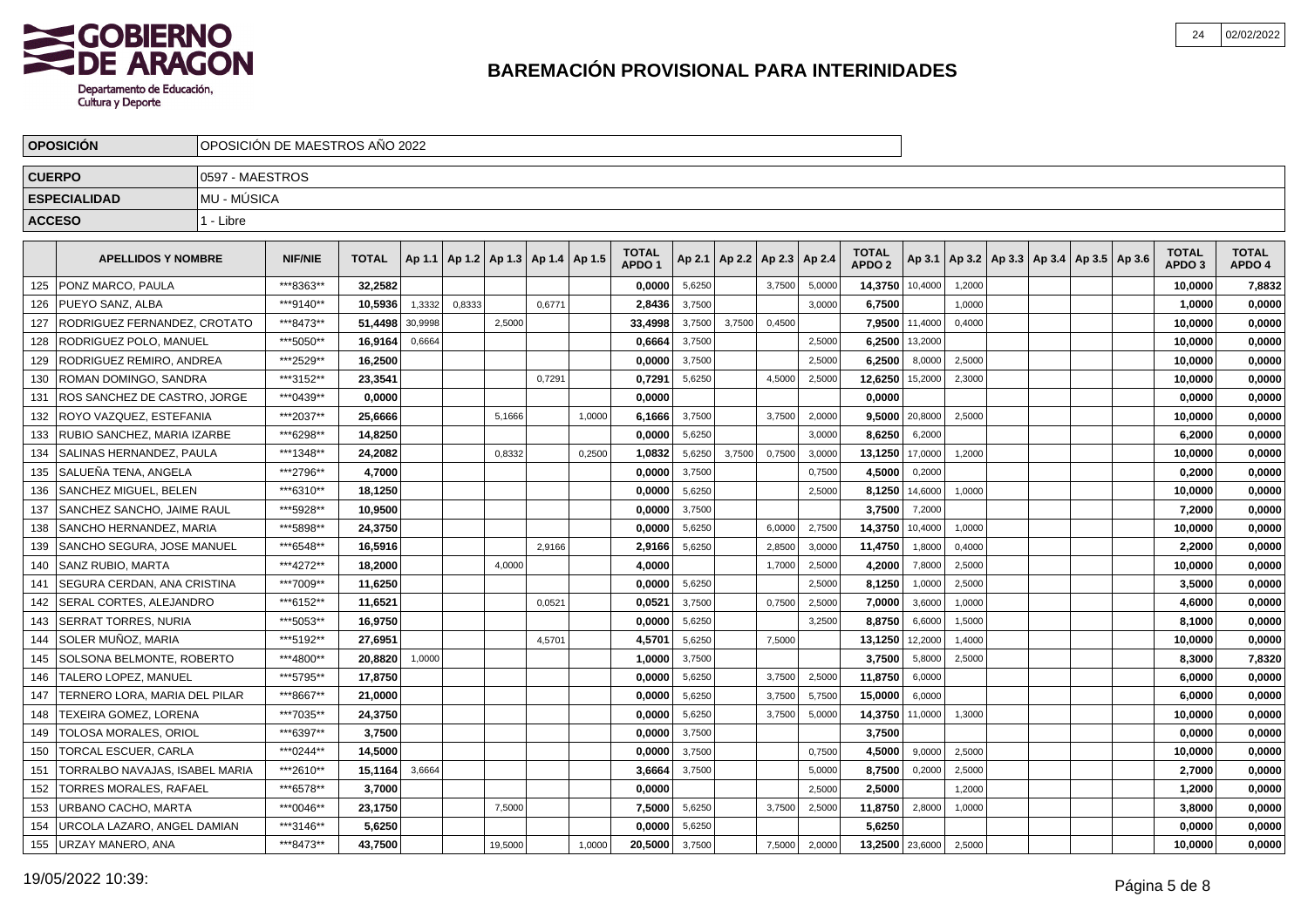

| <b>OPOSICIÓN</b><br>IOPOSICIÓN DE MAESTROS AÑO 2022 |                                             |                 |                 |         |                                            |        |  |        |                                   |        |        |                                   |        |                                   |                   |                |                                                     |  |                        |                        |        |
|-----------------------------------------------------|---------------------------------------------|-----------------|-----------------|---------|--------------------------------------------|--------|--|--------|-----------------------------------|--------|--------|-----------------------------------|--------|-----------------------------------|-------------------|----------------|-----------------------------------------------------|--|------------------------|------------------------|--------|
|                                                     | <b>CUERPO</b>                               | 0597 - MAESTROS |                 |         |                                            |        |  |        |                                   |        |        |                                   |        |                                   |                   |                |                                                     |  |                        |                        |        |
|                                                     | <b>ESPECIALIDAD</b>                         | MU - MÚSICA     |                 |         |                                            |        |  |        |                                   |        |        |                                   |        |                                   |                   |                |                                                     |  |                        |                        |        |
|                                                     | <b>ACCESO</b>                               | l - Libre       |                 |         |                                            |        |  |        |                                   |        |        |                                   |        |                                   |                   |                |                                                     |  |                        |                        |        |
|                                                     | <b>APELLIDOS Y NOMBRE</b>                   | <b>NIF/NIE</b>  | <b>TOTAL</b>    |         | Ap 1.1   Ap 1.2   Ap 1.3   Ap 1.4   Ap 1.5 |        |  |        | <b>TOTAL</b><br>APDO <sub>1</sub> |        |        | Ap 2.1   Ap 2.2   Ap 2.3   Ap 2.4 |        | <b>TOTAL</b><br>APDO <sub>2</sub> |                   |                | Ap 3.1   Ap 3.2   Ap 3.3   Ap 3.4   Ap 3.5   Ap 3.6 |  | <b>TOTAL</b><br>APDO 3 | <b>TOTAL</b><br>APDO 4 |        |
|                                                     | 156   VALERA CEAMANOS, CARMEN               |                 | ***2788**       | 20,0414 | 0,6664                                     |        |  |        |                                   | 0,6664 | 5,6250 | 3,7500                            |        | 2,5000                            | 11,8750           | 5,0000         | 2,5000                                              |  |                        | 7,5000                 | 0,0000 |
|                                                     | 157   VAQUERO ZEGRI, MARIA                  |                 | ***1494**       | 14,6750 |                                            |        |  |        |                                   | 0,0000 | 5,6250 |                                   |        | 2,7500                            | 8,3750            | 3,8000         | 2,5000                                              |  |                        | 6,3000                 | 0,0000 |
|                                                     | 158   VELAZQUEZ PIZARRO, CRISTINA           |                 | ***1363**       | 17,1188 |                                            |        |  | 0,4688 |                                   | 0,4688 | 3,7500 |                                   | 0,4000 | 2,5000                            |                   | 6,6500 10,2000 | 1,0000                                              |  |                        | 10,0000                | 0,0000 |
|                                                     | 159   VERCHE DOÑATE, JOSE JOAQUIN           |                 | ***4872**       | 3,7500  |                                            |        |  |        |                                   | 0,0000 | 3,7500 |                                   |        |                                   | 3,7500            |                |                                                     |  |                        | 0,0000                 | 0,0000 |
|                                                     | 160   VICENTE TARRASON, M. ANGELES          |                 | ***3243**       | 17,5000 |                                            |        |  |        |                                   | 0,0000 | 3,7500 |                                   |        | 3,7500                            |                   | 7,5000 24,0000 |                                                     |  |                        | 10,0000                | 0,0000 |
|                                                     | 161   VILA SALAS, NATALIA                   |                 | ***6916**       | 12,5000 |                                            |        |  |        |                                   | 0,0000 | 3,7500 |                                   | 0,7500 |                                   | 4,5000            | 7,0000         | 1,0000                                              |  |                        | 8,0000                 | 0,0000 |
|                                                     | 162   VILLACAMPA ORDUNA, ALEJANDRO          | ***5120**       | 52,6832 35,7500 |         |                                            | 0,3332 |  |        | 36,0832                           | 3,7500 |        |                                   | 0,7500 |                                   | 4,5000 16,0000    | 2,5000         |                                                     |  | 10,0000                | 2,1000                 |        |
|                                                     | ***9139**<br>163   VILLAR DOMINGUEZ, CARLOS |                 |                 | 8,0000  |                                            |        |  |        |                                   | 0,0000 |        |                                   |        | 4,5000                            | 4,5000            | 1,0000         | 2,5000                                              |  |                        | 3,5000                 | 0,0000 |
|                                                     | ***9012**<br>164   VIZUETE BERMEJO, ROCIO   |                 |                 | 24,6250 |                                            |        |  |        |                                   | 0,0000 | 5,6250 | 3,7500                            | 5,2500 |                                   | 14,6250   18,4000 |                |                                                     |  |                        | 10,0000                | 0,0000 |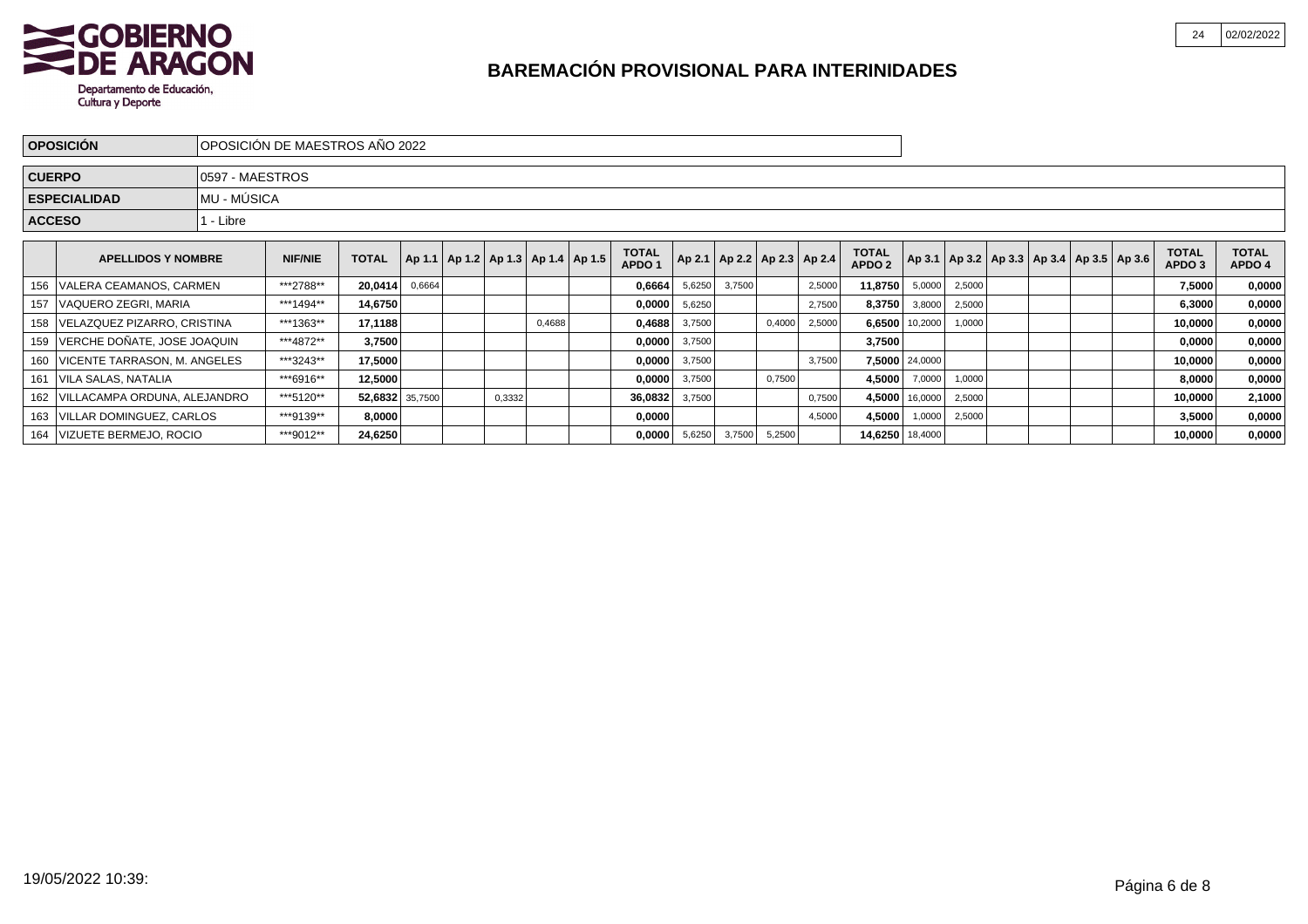

MORENO REMACHA, MARIA

2

# **BAREMACIÓN PROVISIONAL PARA INTERINIDADES**

\*\*\*6379\*\* **16,5000 0,0000** 3,7500 2,7500 **6,5000** 12,8000 **10,0000 0,0000**

|               | <b>OPOSICIÓN</b>             |                  | OPOSICIÓN DE MAESTROS AÑO 2022 |              |  |  |                                            |                                   |                                   |  |        |                                   |                |                                                         |  |                                   |                        |
|---------------|------------------------------|------------------|--------------------------------|--------------|--|--|--------------------------------------------|-----------------------------------|-----------------------------------|--|--------|-----------------------------------|----------------|---------------------------------------------------------|--|-----------------------------------|------------------------|
| <b>CUERPO</b> |                              | 10597 - MAESTROS |                                |              |  |  |                                            |                                   |                                   |  |        |                                   |                |                                                         |  |                                   |                        |
|               | <b>ESPECIALIDAD</b>          | IMU - MÚSICA     |                                |              |  |  |                                            |                                   |                                   |  |        |                                   |                |                                                         |  |                                   |                        |
| <b>ACCESO</b> |                              |                  | 12 - Reserva para discapacidad |              |  |  |                                            |                                   |                                   |  |        |                                   |                |                                                         |  |                                   |                        |
|               | <b>APELLIDOS Y NOMBRE</b>    |                  | <b>NIF/NIE</b>                 | <b>TOTAL</b> |  |  | Ap 1.1   Ap 1.2   Ap 1.3   Ap 1.4   Ap 1.5 | <b>TOTAL</b><br>APDO <sub>1</sub> | Ap 2.1   Ap 2.2   Ap 2.3   Ap 2.4 |  |        | <b>TOTAL</b><br>APDO <sub>2</sub> |                | $ $ Ap 3.1   Ap 3.2   Ap 3.3   Ap 3.4   Ap 3.5   Ap 3.6 |  | <b>TOTAL</b><br>APDO <sub>3</sub> | <b>TOTAL</b><br>APDO 4 |
|               | MARTINEZ-LOSA FERNANDEZ, ANA |                  | ***9565**                      | 18,1250      |  |  |                                            | 0,0000                            | 5,6250                            |  | 2,5000 |                                   | 8,1250 13,0000 |                                                         |  | 10,0000                           | 0,0000                 |